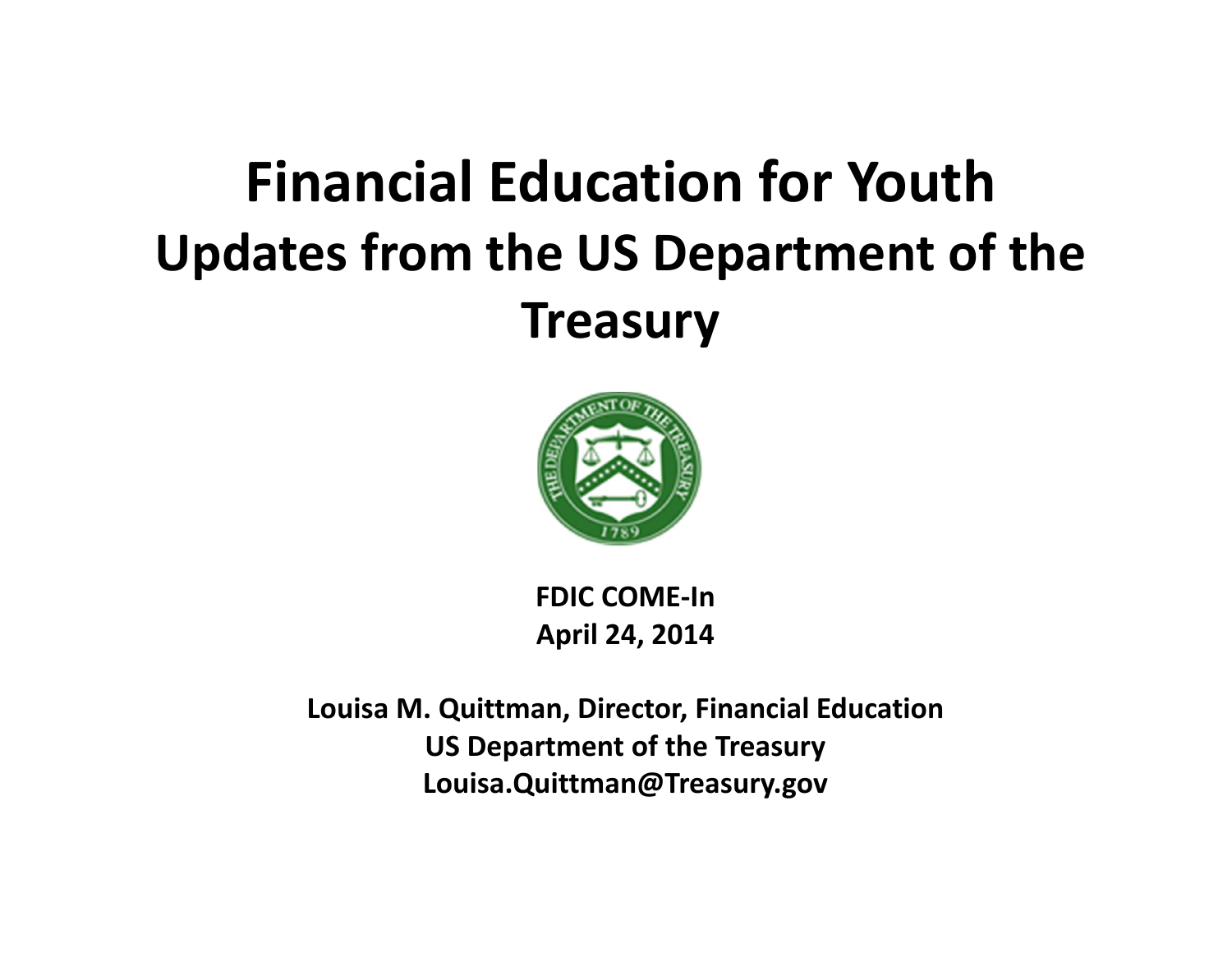#### **Study aims to better understand how to provide children with the financial skills to become economically successful**

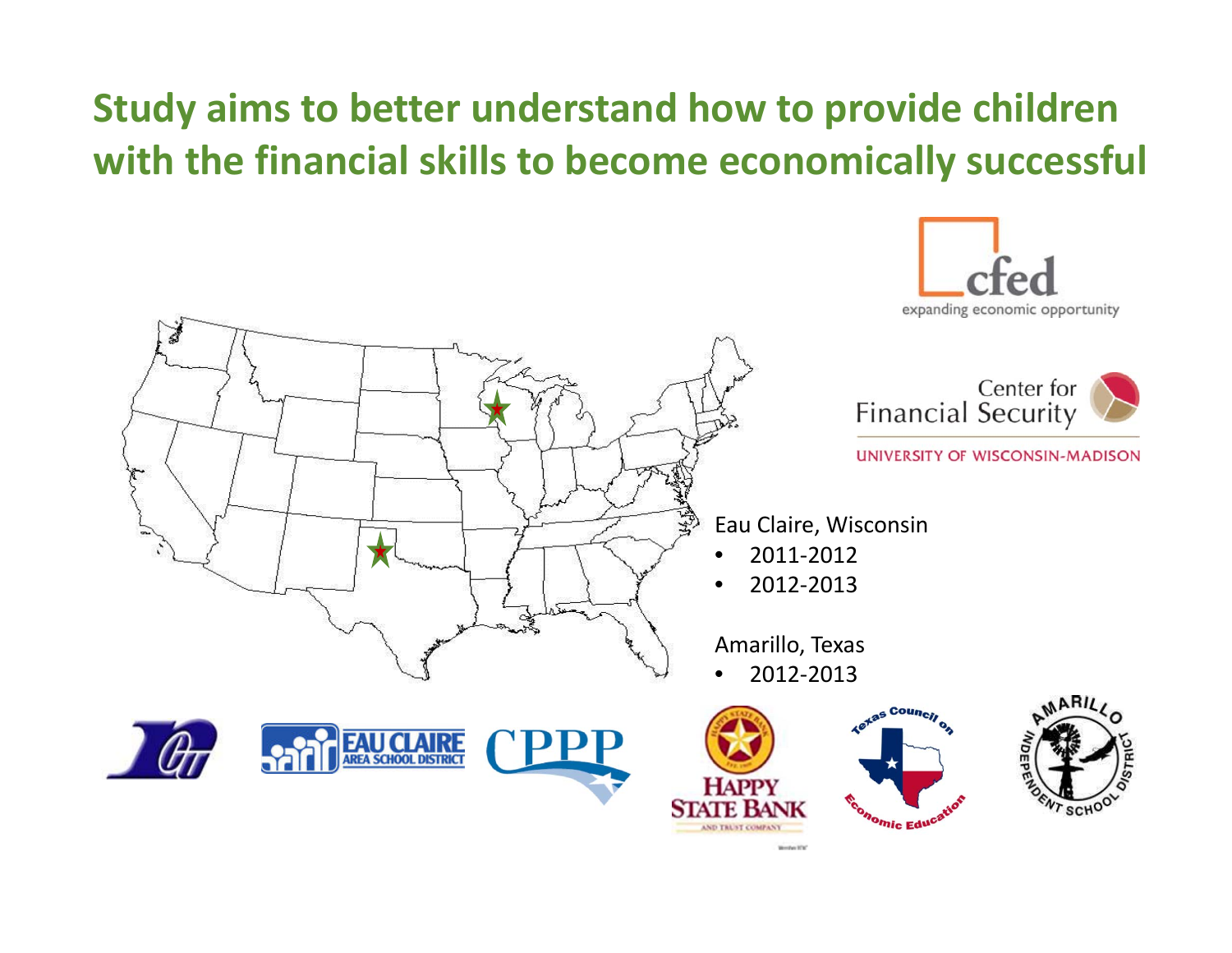## **Research Questions**

- $\bullet$  Do students gain financial knowledge and understanding by participating in <sup>a</sup> financial education curriculum?
- $\bullet$  Do students gain more financial knowledge when they also attend <sup>a</sup> school with <sup>a</sup> credit union or bank branch?
- • Are students more likely to open <sup>a</sup> savings account and/or make deposits if they are participating in <sup>a</sup> financial education curriculum?
- $\bullet$  Do students have more positive attitudes toward savings and financial institutions if they have access to <sup>a</sup> school branch?

|                                   | <b>Financial education</b>                                        | No financial education                                        |  |
|-----------------------------------|-------------------------------------------------------------------|---------------------------------------------------------------|--|
| Credit union or bank in school    | Credit union or bank in school +<br><b>Financial education</b>    | Credit union or bank in school + No<br>financial education    |  |
| No credit union or bank in school | No credit union or bank in school +<br><b>Financial education</b> | No credit union or bank in school + No<br>financial education |  |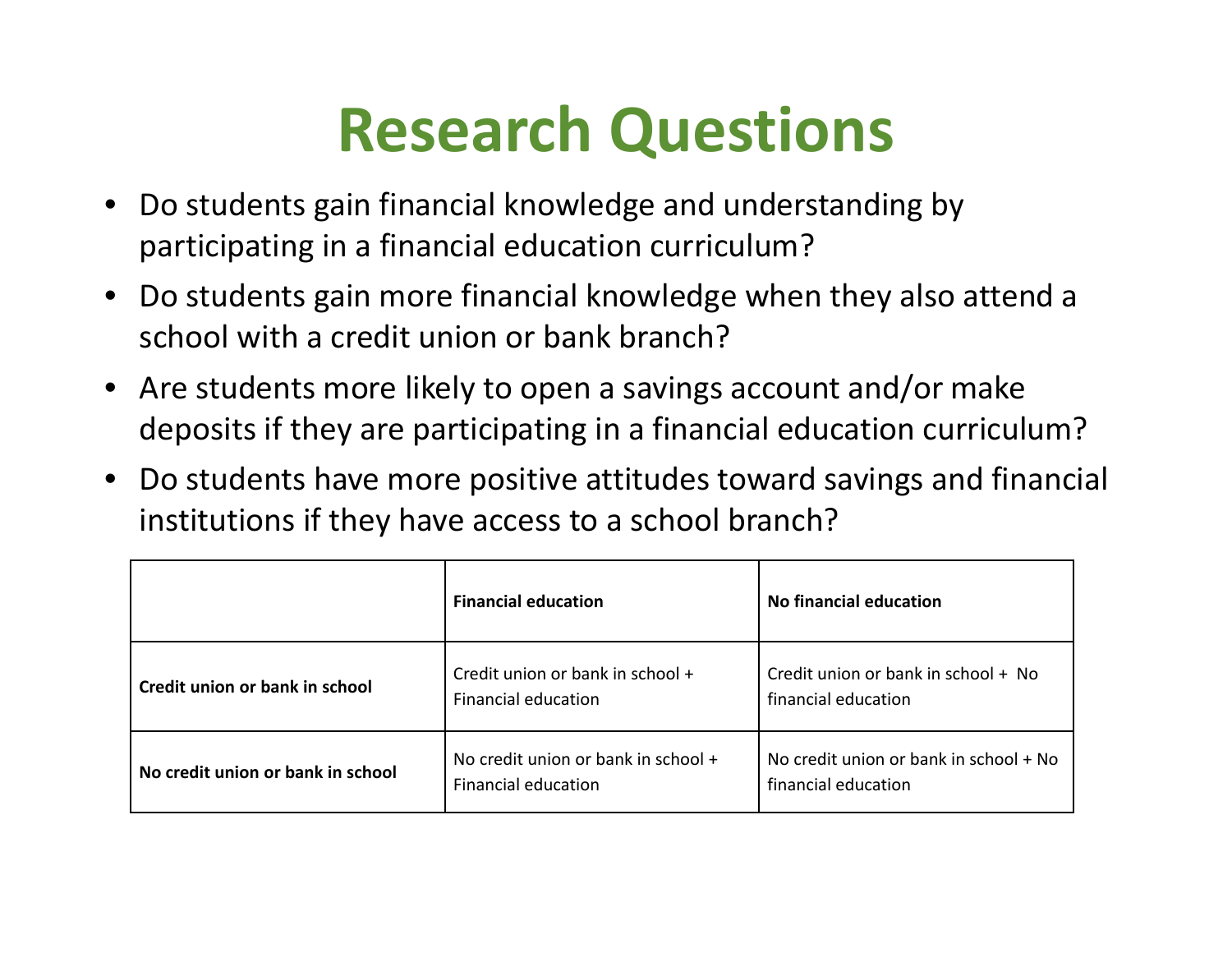### **Financial Education**

- 5 or 6 lessons from Financial Fitness for Life curriculum over 5‐6 weeks
- 45‐minute lessons taught by classroom teachers
	- Teachers trained for 3 to 8 hours on curriculum and materials
- Content focused on savings account use
	- Defining income, expenses and savings
	- Wants vs. needs, incentives and goals
	- Compare savings options and understanding interest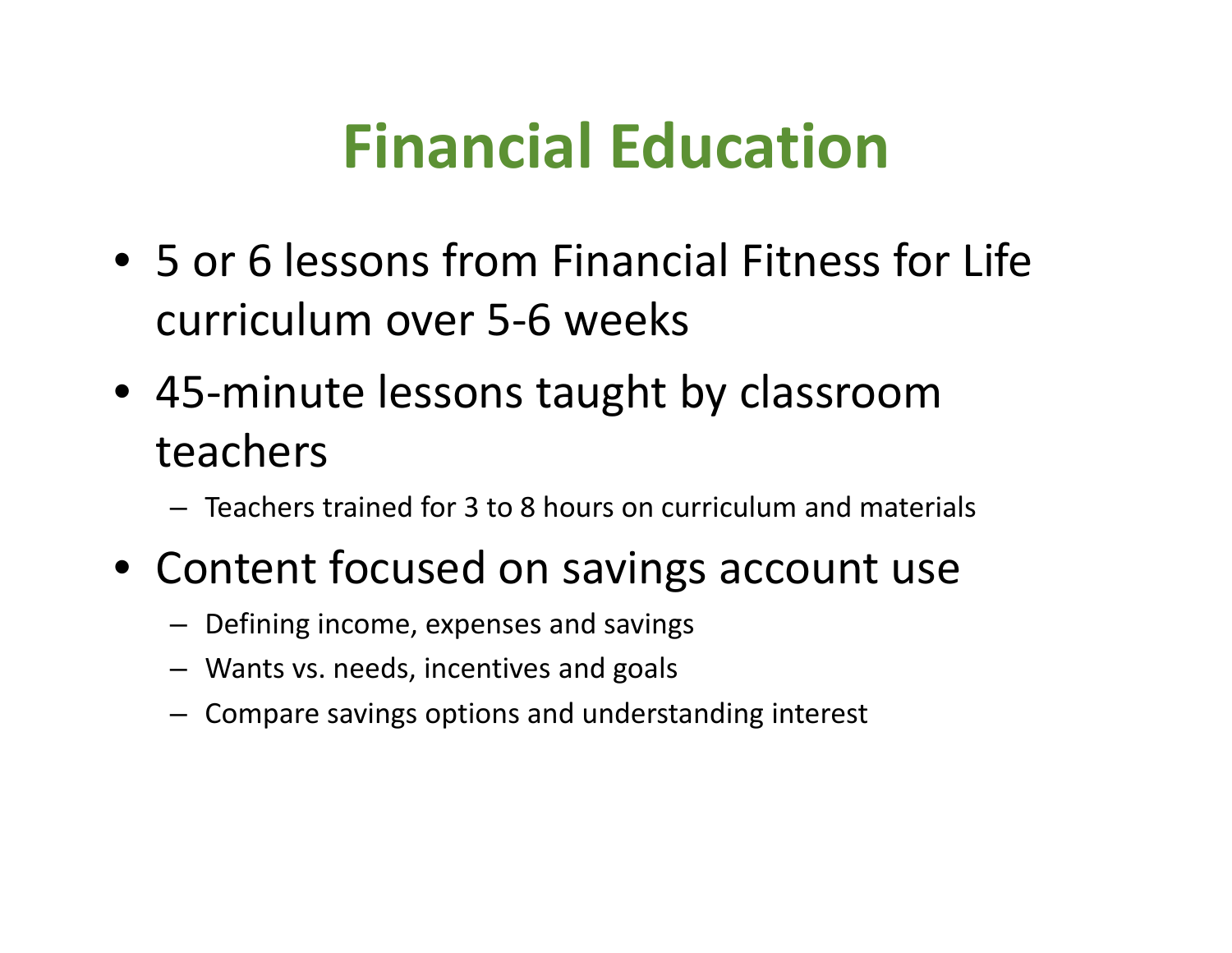# **In‐School Banking**

- •• Eau Claire – Royal Credit Union School \$ense
- •Amarillo ‐ Happy State Bank Kids' Banks

Largely similar, but features specific to HSB:

- **Account Type:** Joint ownership savings account (also opened minor only account for the pilot)
- **Account Opening:** On‐line, at <sup>a</sup> branch, or at school
- **Frequency:** once <sup>a</sup> week during study period)
- **Bank Transactions:** Kids can only make deposits at school branch. (RCU‐ could also make small withdrawals)
- **Student Staffing:** Student tellers work with HSB staff (RCU used student tellers)



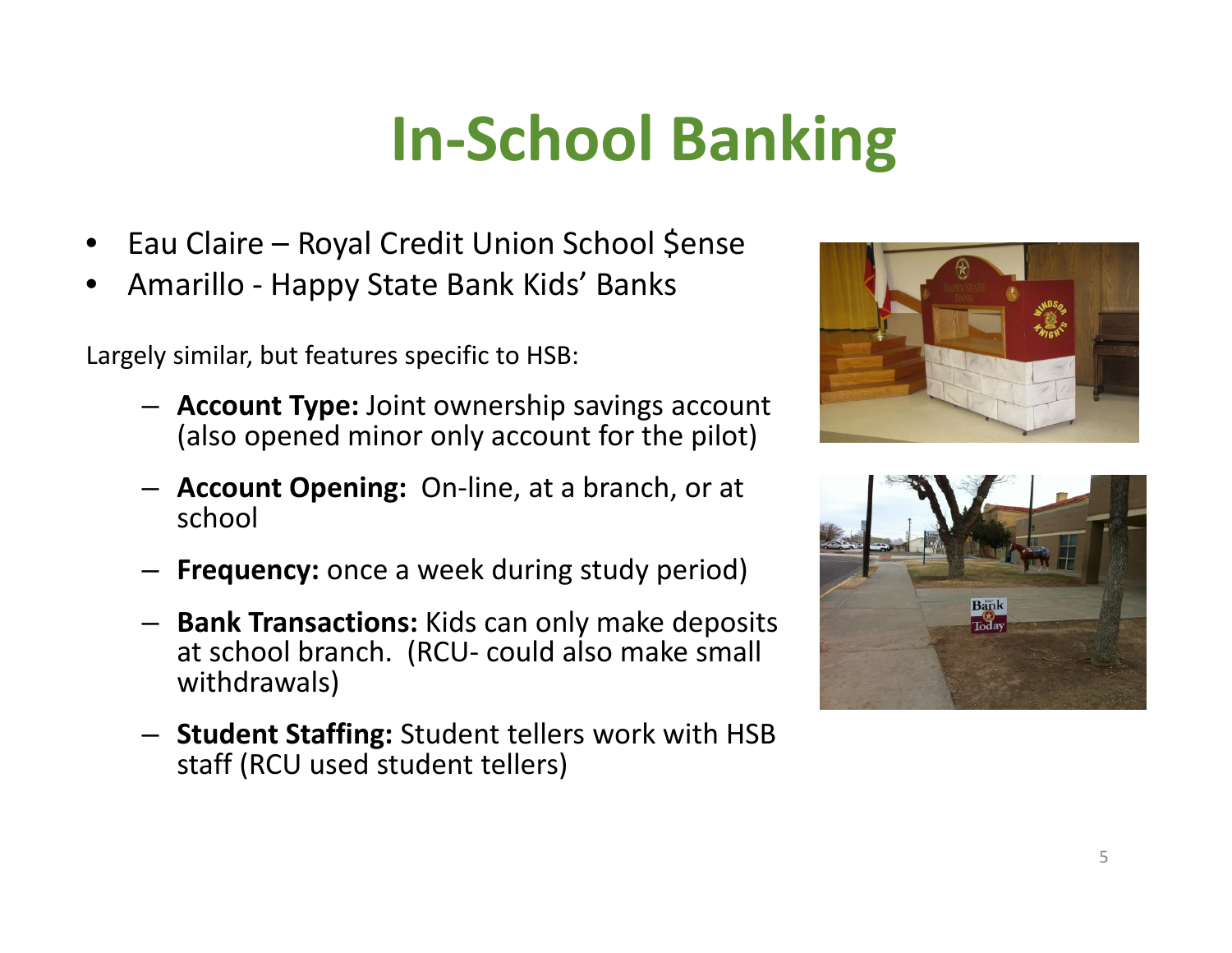#### **Data**

#### **Knowledge**

• **Financial Quiz Score**: The number of questions answered correctly

#### **Attitudes**

- **Spend Money Immediately**: 5‐point scale how often they find it hard to avoid spending money immediately.
- **Easy to Save**: 5‐point scale how often they find it easy to save money.
- **Saving is for Adults**: 5‐point scale how often they feel that saving money is only for adults.
- **Banks/Credit Unions Useful to You**: 5‐point scale the degree to which they believe that banks /credit unions offer services that are useful to them.

#### **Account Activity**

- **Account Ownership**: Students report whether or not they have <sup>a</sup> savings account in their own name
- **Net Deposits**: Total amount of money that is deposited into the account net of the total taken out of the account.
- **Active Account Use**: Number of distinct occasions on which money is deposited or withdrawn from the account.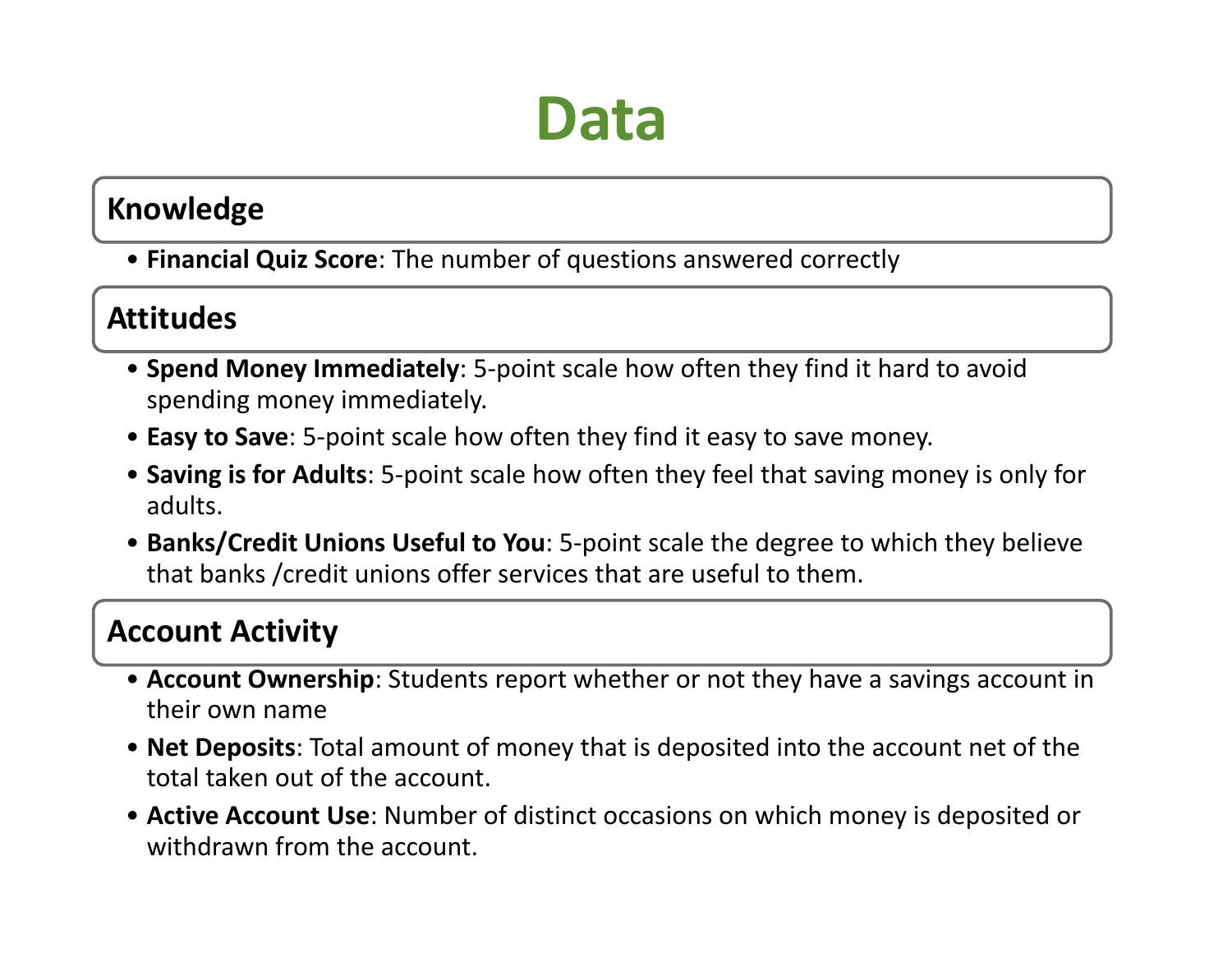## **Sample Knowledge Questions**

- **1. Scott plans to save the same amount of money each week for 10 weeks to buy his mom <sup>a</sup> \$30 necklace. How much money should Scott save each week?**
	- \$1
	- \$2
	- \$3
	- \$4
	- don't know or not sure
- **2. The best example of <sup>a</sup> long‐term goal would be saving for a…**
	- video game
	- birthday present
	- college education
	- pair of basketball shoes
	- don't know or not sure
- **3. Sara Wilson earns an income of \$3,000 per month as an elementary school teacher. She has expenses of \$2,000 each month. The amount she has left over each month is called…**
	- …profit
	- …credit
	- …saving
	- …budget
	- …don't know or not sure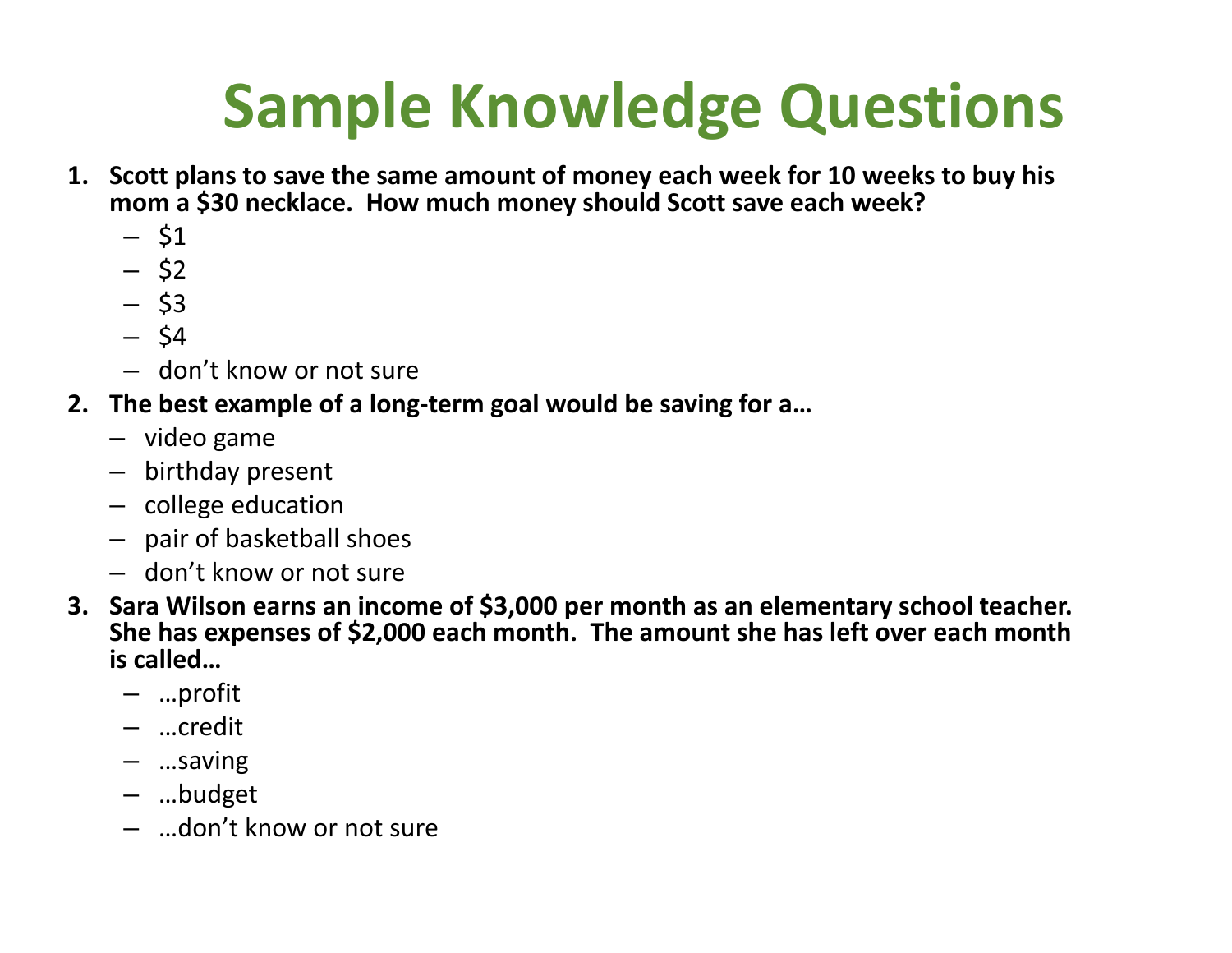### **Sample Size & Results**

| <b>Sample Size</b>            | <b>Eau Claire</b> | <b>Amarillo</b> | <b>Total</b> |
|-------------------------------|-------------------|-----------------|--------------|
| <b>No Financial Education</b> | 320               | 285             | 605          |
| <b>Financial Education</b>    | 380               | 418             | 798          |
| <b>Total</b>                  | 700               | 703             | 1,403        |

#### **Overall Results**

- Large effects of education on <u>knowledge</u> questions
- Moderate effects of in-school banking and education on <u>attitudes</u>
- $-$  Education and bank access boost <u>bank account</u> ownership by kids
- Effects persist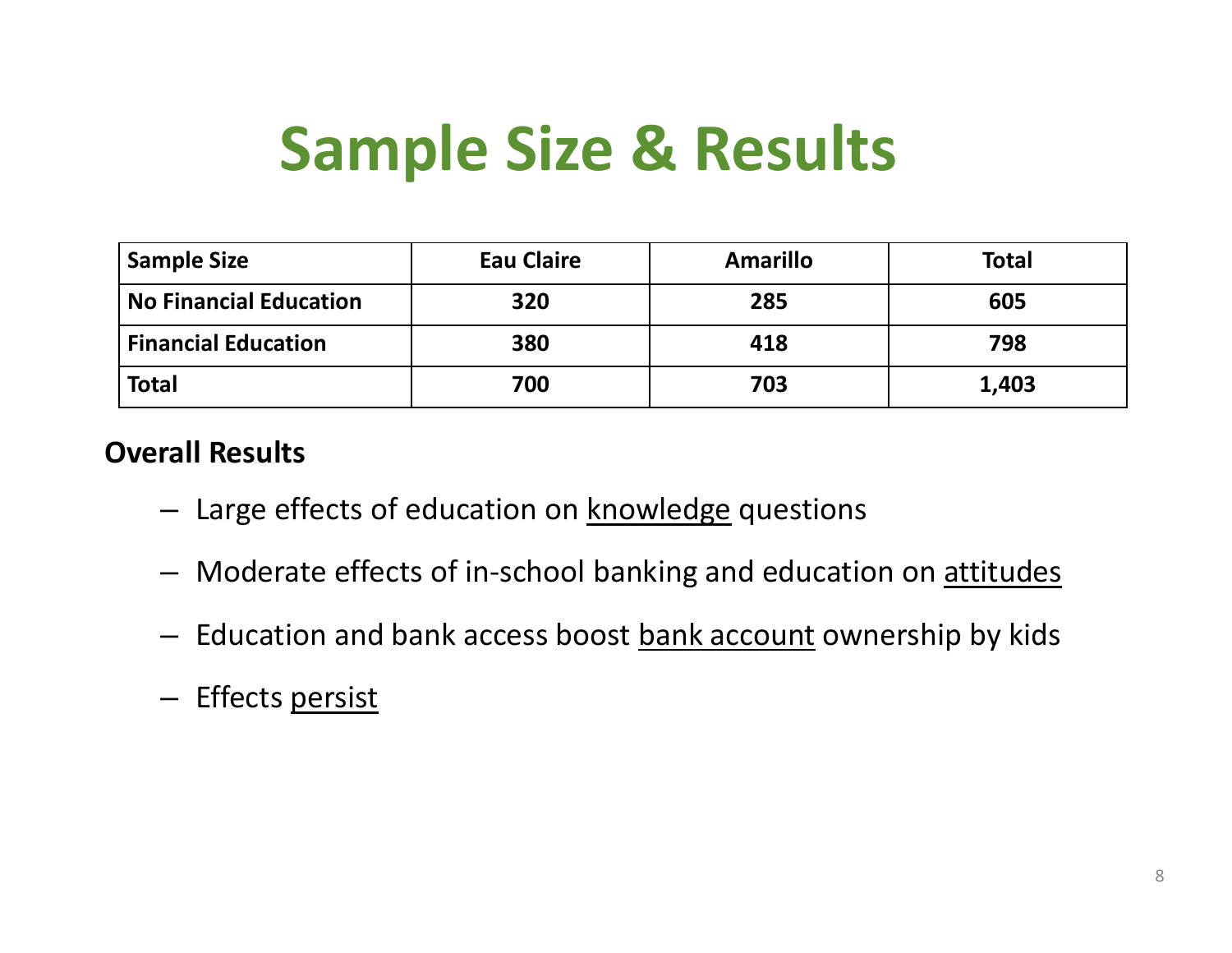# **Key Findings**

- Education relatively brief– has impact on knowledge
	- And it lasts at least from  $4^{\text{th}}$  to  $5^{\text{th}}$  grade
- Being banked intensifies the effect
	- • Banked students are likely different…but banks in schools and incentives facilitate account ownership
- Attitudes about financial institutions strongly influenced
	- •By education and even just having <sup>a</sup> branch in school
- Account use proved hard to measure stably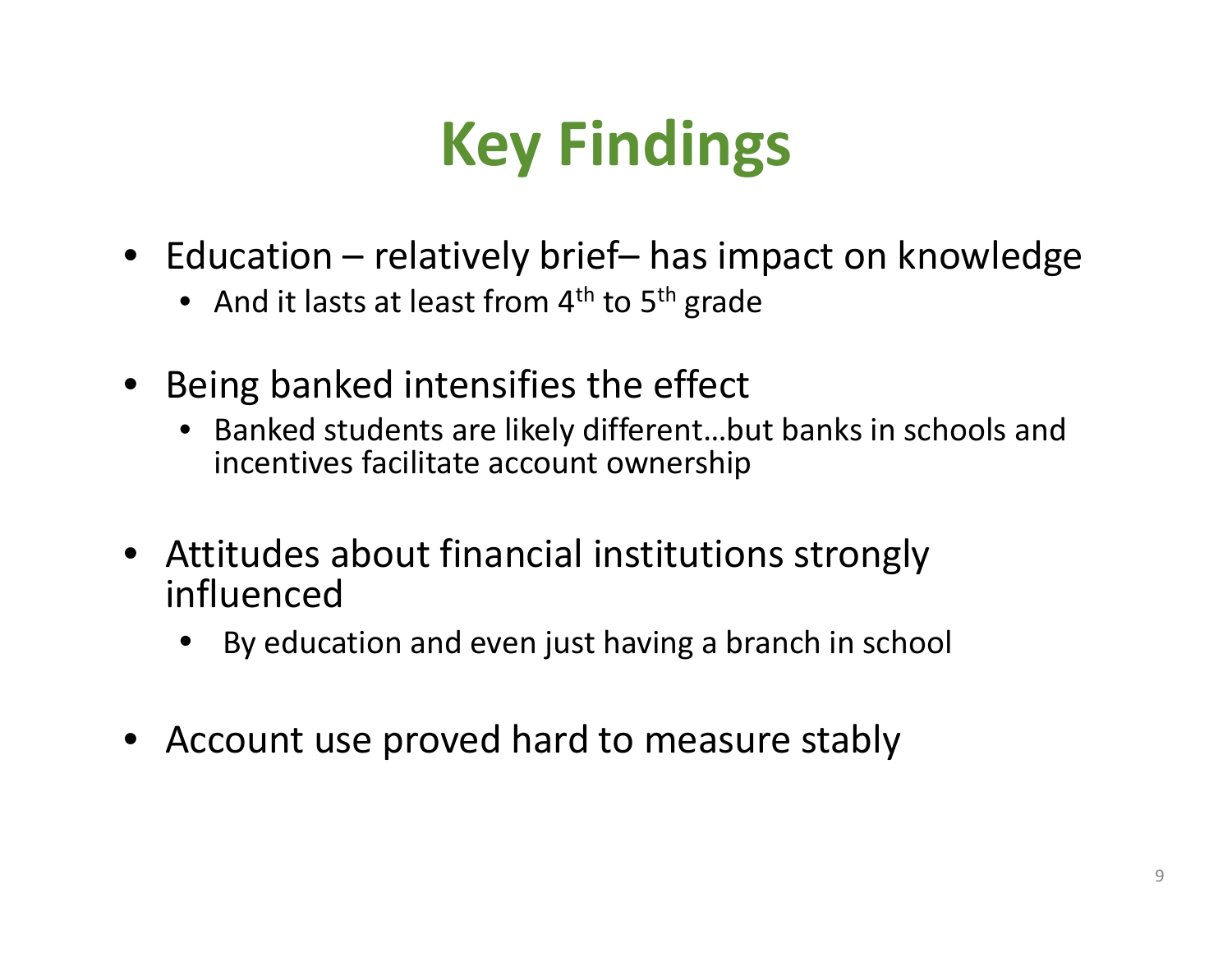#### **Persistence of Treatment Effects**

**Outcomes for the Treatment Group**



**Net Deposits**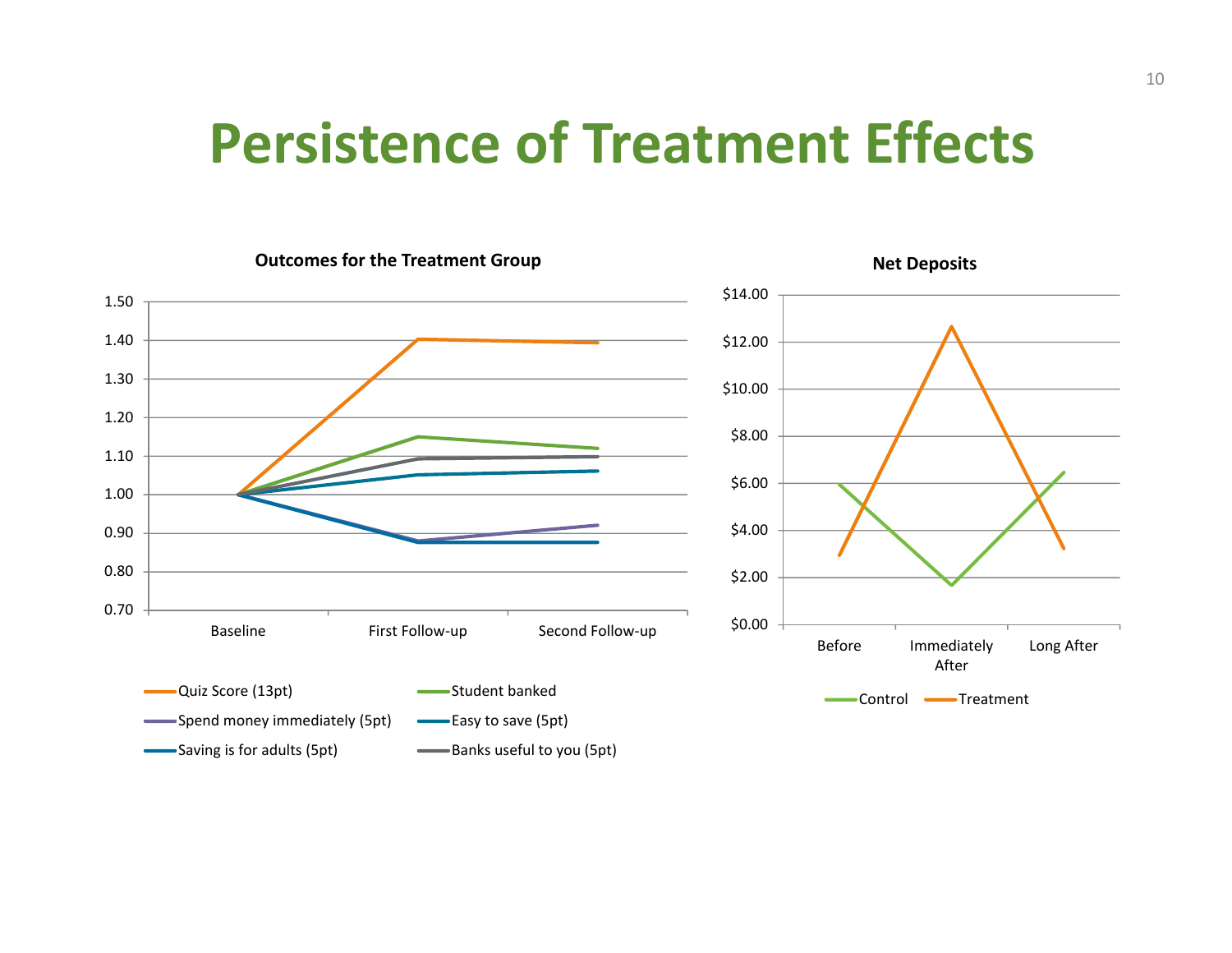#### **Find the Full Report**

www.treasury.gov – Resource Center – Consumer Policy – Research and Reports

- *Financial Education & Account Access Among Elementary Students: Findings from the Assessing Financial Capability Outcomes (AFCO) Youth Pilot* (April 2014)
- Full Report
- Research Brief
- Lessons from the Field Amarillo, TX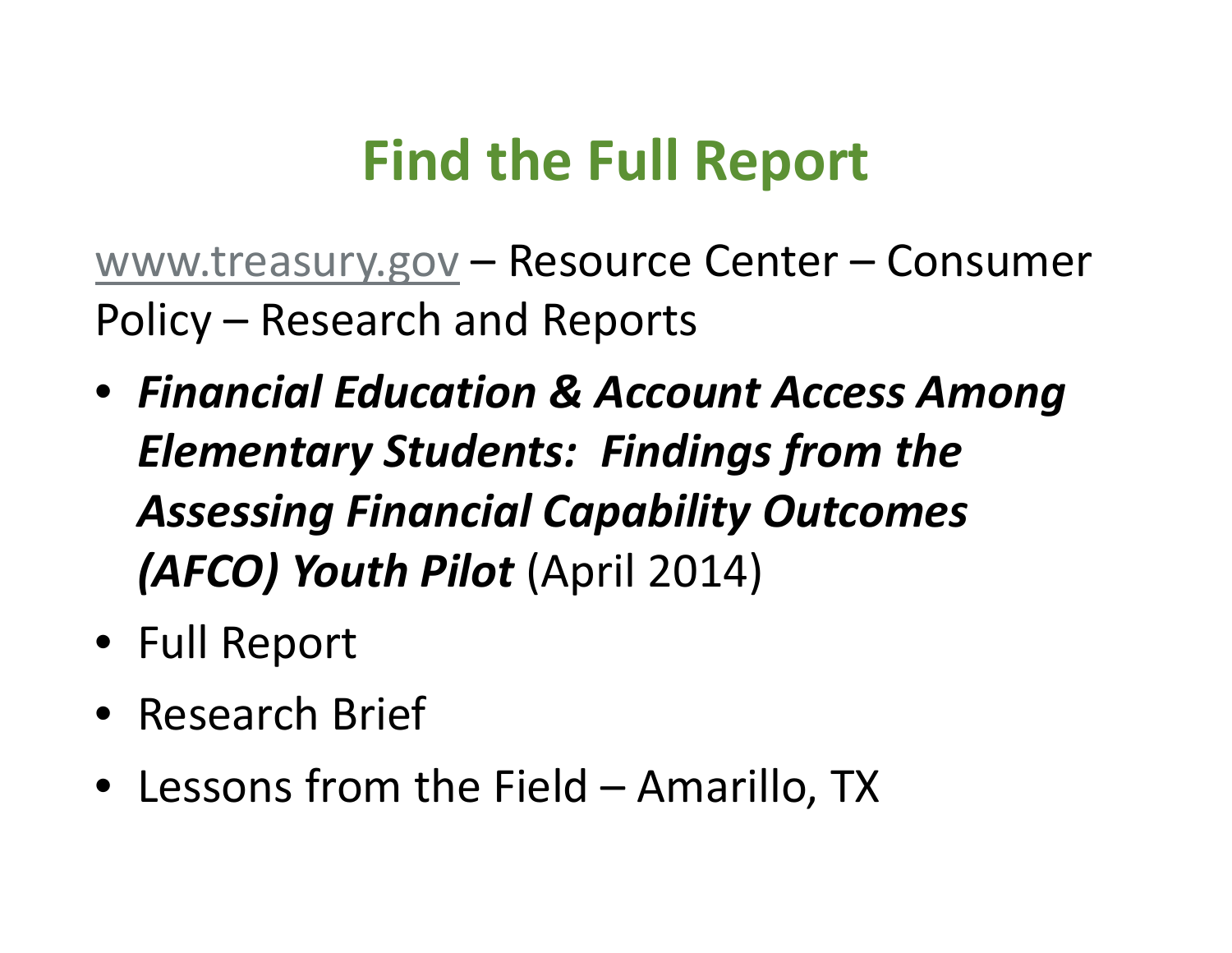## **Call for Future Research**

There are many questions that still could be answered, for example:

- $\bullet$ What are the long‐term impacts of these interventions?
- $\bullet$ How and when to most effectively teach financial education?
- $\bullet$ **•** Is there a connection between financial education and academic performance/outcomes?
- $\bullet$  How much does the culture of savings in <sup>a</sup> school make <sup>a</sup> difference? How much do incentives matter?
- $\bullet$ • How much in an account is enough to trigger an asset effect? Is it the asset itself or the act of saving? For child or parent? Or both?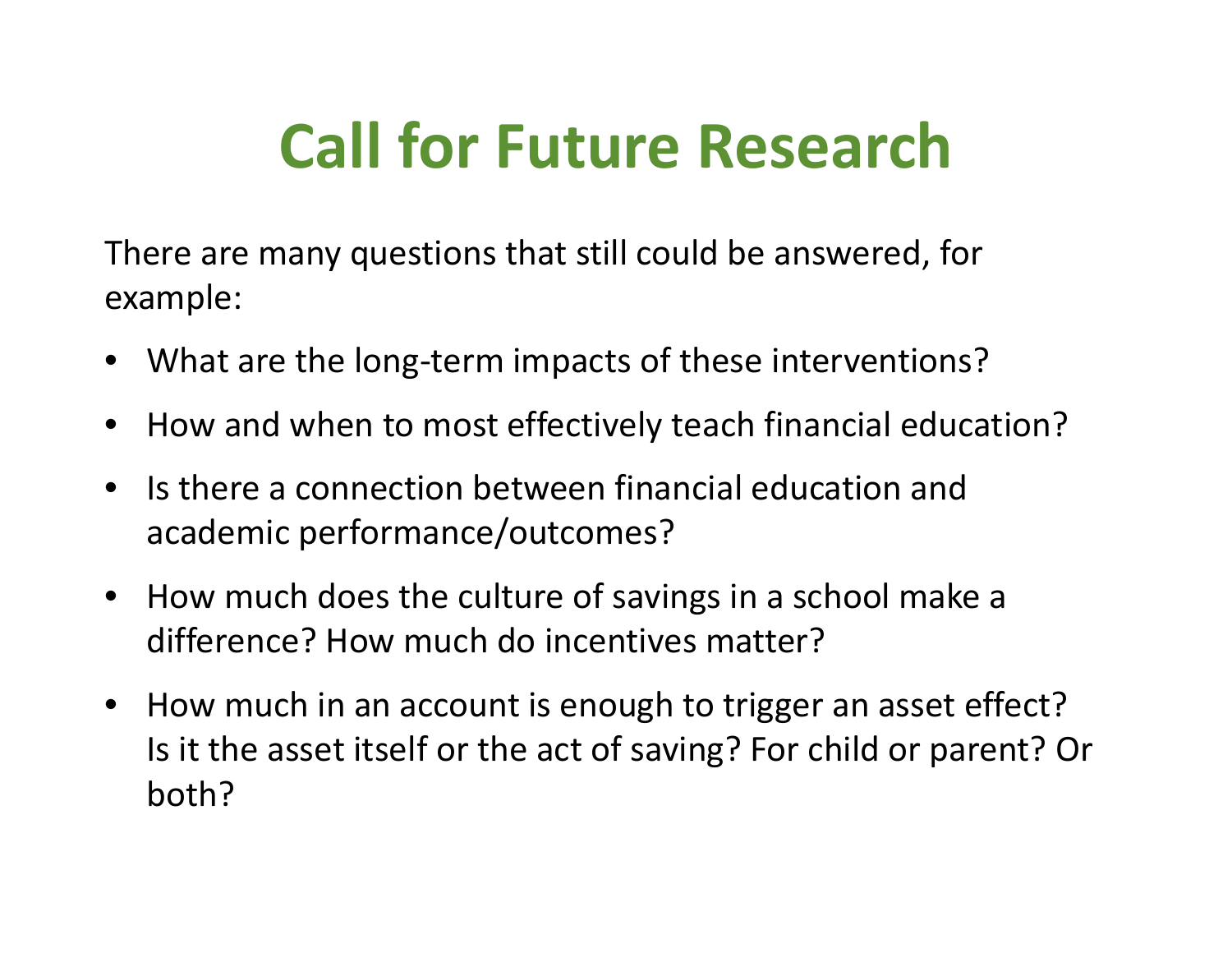## **Policy and Practice Implications**

- Classroom-based financial education can increase knowledge
	- – $-$  Requires support to implement well
- In‐school banking access has direct and indirect impacts on attitudes about financial institutions and on having an account.
- Financial institutions could use guidance on children savings marketplace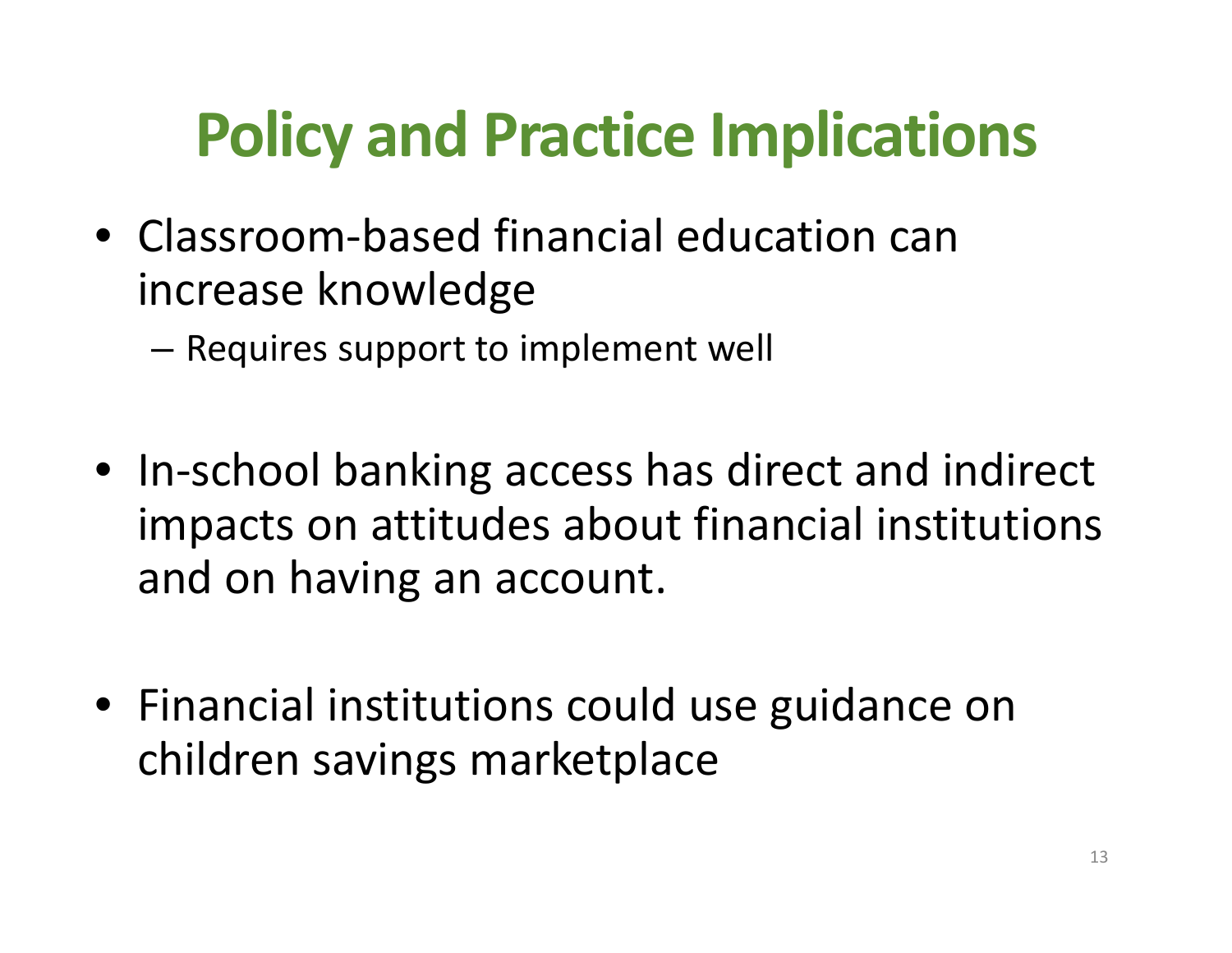## **President's Advisory Council on Financial Capability for Young Americans**

- Created by President Obama by Executive Order
- To contribute to the Nation's future financial stability and increase upward economic mobility.
- Will provide advice to the President and the Secretary of the Treasury on how to promote the financial capability of young Americans and encourage building the financial capability of young people at an early stage in schools, families, communities, and the workplace, and through use of technology.
- Comprised of the Secretary of the Treasury, the Secretary of Education, the Director of the Consumer Financial Protection Bureau and up to 22 non ‐governmental members.
- Webpage at www.treasury.gov/pacfcya.
- Email: pacfcya@treasury.gov